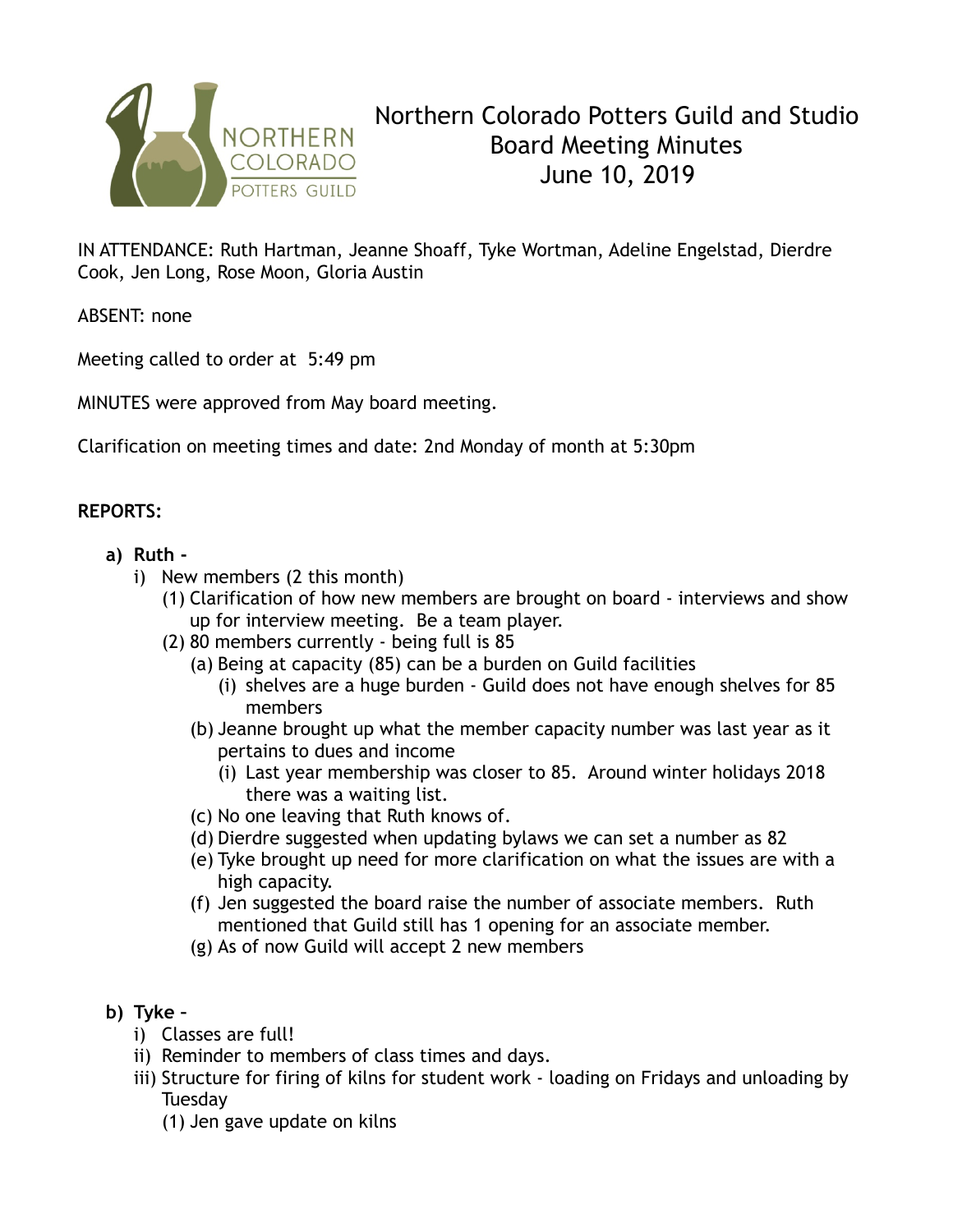- (a) Oval error on last 2 fires. Old round kiln fires to 05 and strictly used to fire bisque now. New kiln had power failure message on Friday.
- (b) FAs are learning new Ramp/Hold and doing well
- (2) Ruth offered to help with kilns or other work for FAs
- (3) Gloria brought up student wares staying on unloading shelf
- iv) Rose's class is now up on the website will change to 8 students
- v) Raku in Sept with Susan Gilbert
- vi) Lori Acott Fowler will do a workshop on Aug 30 for Friday, Saturday, Sunday
	- (1) Tyke brought up that Lori uses different clay might need to order
	- (2) Class max is 8
- vii) Christina Helleyer will be doing the next throwing class then Shanel in September

#### **c) Jen** -

- i) error codes on oval twice in test firing Ramp/Hold firing
- ii) Ruth will try a full load using cone fire. Will run a cone 6 fire tomorrow (6/11)
- iii) Gloria will call Mike to ask his opinion on Ramp/Hold error messages
- iv) Tyke Guild can not run three kilns at a time, but can run 2.
- v) Dierdre brought up a need for new breaker to make sure we are aligning with fire code.
- vi) Gloria confirmed running the 2 smaller at the same time is ok, but can only fire oval alone.

## **d) Rose –**

- i) Slip molds made \$65
	- (1) Need to get rid of the other molds
	- (2) Molds are on Craigslist for \$150, and will donate or dispose of them if they don't move by June15th
	- (3) Ruth suggested to send another memo out to Guild community promoting mold sale
- ii) Brought up unwanted donations being a burden to the Guild.
	- (1) Jeanne suggested we need guidelines for donations
- iii) Roof is fixed might need to be done every couple of years
- iv) Keeping up on items needed for kilns.

## **e) Adeline -**

- i) Figuring out Google user names and will ask Pam for help
- ii) Dierdre mentioned because the Guild is a non-profit, thus are allowed to have 10 users
- iii) Will need a keeper of logins and passwords to allow everyone access in future (1) Once all this info is gathered, Adeline will create a hardcopy

## **f) Jeanne -**

- i) No big changes or surprises
- ii) Brings up whether or not Guild will need to purchase a new kiln to replaced old round, and how much will that be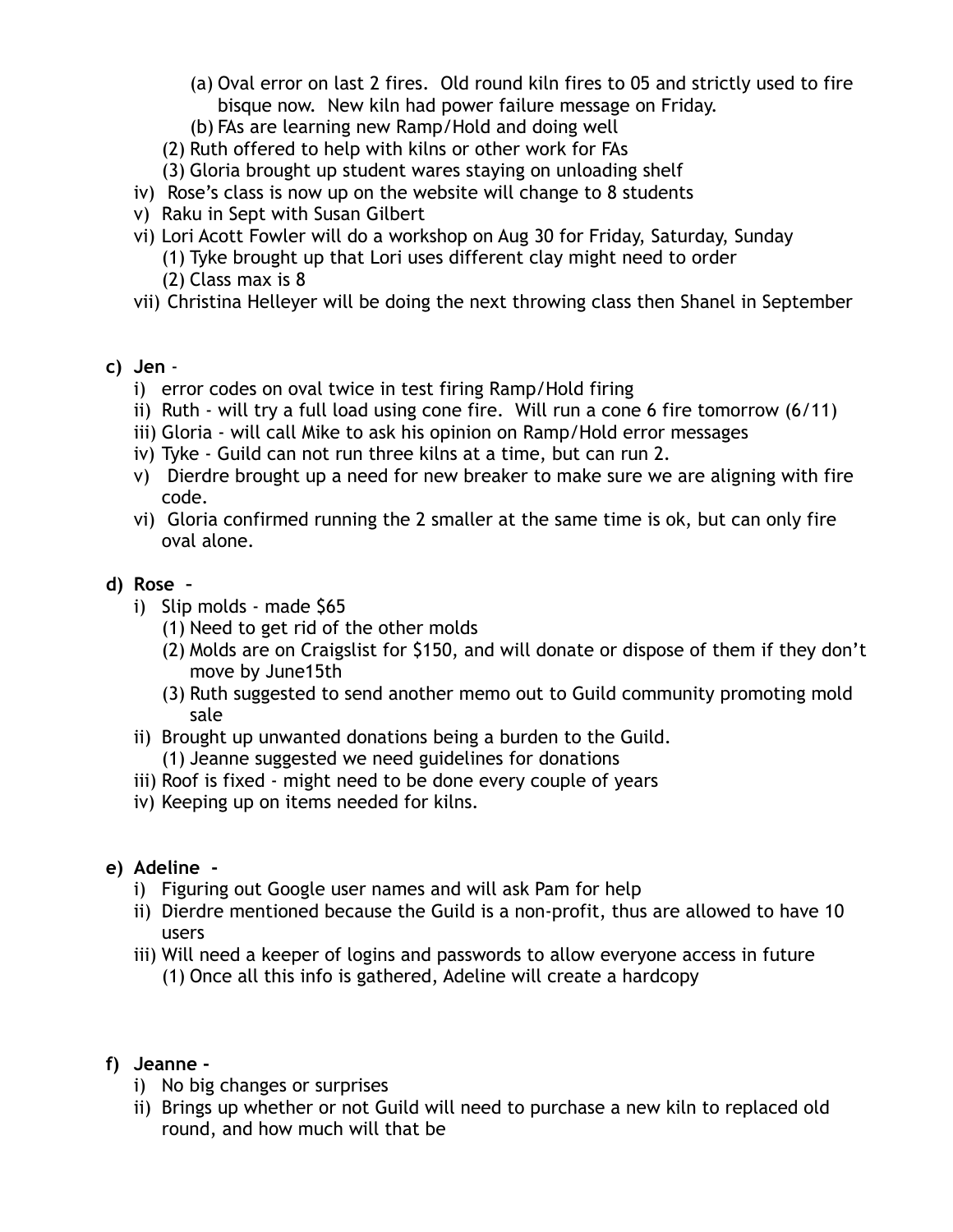- (1) Equipment repair is budgeted at \$2000
	- (a) \$1030.20 of \$2000 budget already used
- (2) Tyke Firing, shelf cleaning, and cookie charges should be going towards equipment repairs
- (3) Rose we can pull from lighting now that it is complete
- iii) Rose does Guild want \$5k to use on AC or a new kiln to replace old round?
	- (1) Tyke agrees with Rose to buy a new kiln over upstairs AC
	- (2) Dierdre suggests Guild use Continental Clay
	- (3) Dierdre researching benefits to using a smaller kilns vs larger
	- (4) Ruth problem has always been getting work through kilns
	- (5) Dierdre concerned over how hot it is upstairs
	- (6) Tyke points out the Guild needs all kilns functioning to process amount of wares that go through
- iv) Rose makes motion to forgo upstairs AC and use those funds and funds left over for lighting to buy new kiln to replace bisque kiln.
	- (1) Ruth seconds.
	- (2) All agree.
	- (3) Motion passes.
	- (4) Gloria suggests Rose get quotes from Mike our kiln go-to expert and Continental Clay
- v) No late notices this month!!!
- vi) \$838 write offs for members outstanding debt
	- (1) Rose asks what the cut off is for member with outstanding dues
		- (a) Jeanne 60 day is first noticed -> after 3 months will have 15 days to pay
		- (b) If not paid, forfeit what is left at the guild

## g) **Gloria**

- i) Dierdre invited Gloria to attend this meeting because she orders all Guild clay
- ii) Girl Scouts will be using Guild facilities June 22 9:30-12:30
- iii) No Bclay machines are getting fixed tentative ship date is June 15th, have 3000# being shipped
- iv) Stoneleaf has a dedicated person to work with Gloria and is trying hard.
- v) Rocky Mtn. order comes in tomorrow (6/11)
- vi) Dierdre thanks Gloria all she does. Board concurs.
- vii)Wants to move towards Rocky Mtn. clay
	- (1) locally owned
	- (2) greener
	- (3) not a middle man
	- (4) mix their own clay
	- (5) BMX ^5 is Rocky Mtn's version B-Mix ^5
		- (a) Noted that a handful of ppl like B-Mix ^10

## a) **Dierdre –**

- i) Facility Assistants (FA)
	- (1) Bylaws say 4, Guild has 6 must update
	- (2) Two FAs are done with their terms end of June